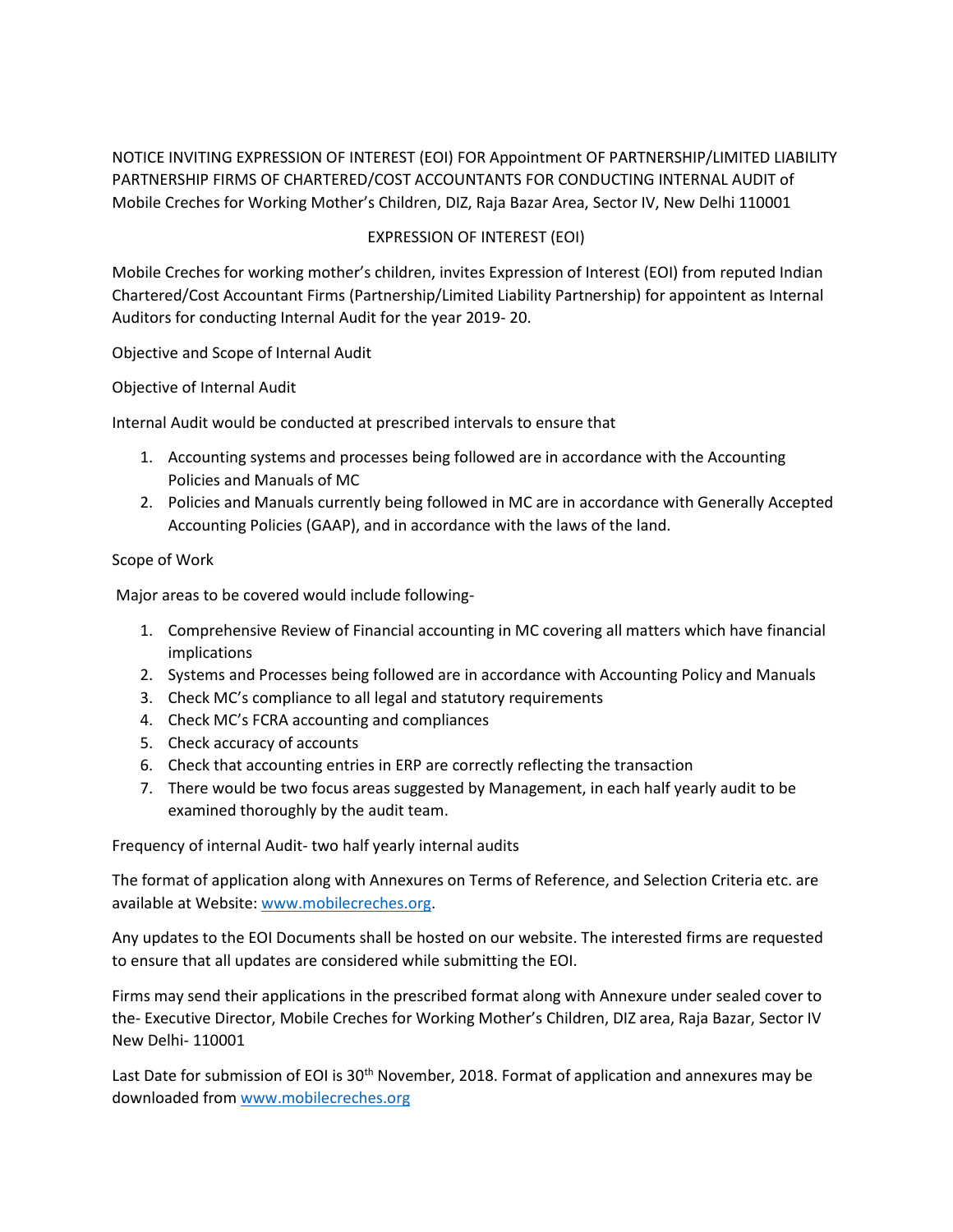### FORMAT OF APPLICATION

- 1. Name of the Firm:
- 2. Registration No. of the Firm:
- (Institute of Chartered/Cost Accountants of India)
- 3. Date of Registration of the Firm:
- 4. Details of Head Office & Branch Office (s):
- 5. PAN Number:
- 6. GST Registration Number:

# Head Office

| Address | Date of Establishment | Contact No.(s)/FAX | E-mail |
|---------|-----------------------|--------------------|--------|
|         |                       |                    |        |

### Dealing Office (if different from Head Office)

| Address | Date of Establishment | Contact No.(s)/FAX | E-mail |
|---------|-----------------------|--------------------|--------|
|         |                       |                    |        |

5. Details of Partners in the Firm/Limited Liability Partnership:

| SI. | Name of the | Membership | <b>Membership Status</b> | ACA/ACMA/FCA/FCMA        | Date of    |
|-----|-------------|------------|--------------------------|--------------------------|------------|
| No. | Partner     | No.        |                          | CISA/DISA/ISA/or         | joining    |
|     |             |            |                          | Equivalent qualification | the firm   |
|     |             |            |                          |                          | as Partner |
|     |             |            |                          |                          |            |
|     |             |            |                          |                          |            |
|     |             |            |                          |                          |            |

### 6. Details of Qualified Assistants

| SI. | Name of the | Membership | <b>Membership Status</b> | ACA/ACMA/FCA/FCMA        | Date of      |
|-----|-------------|------------|--------------------------|--------------------------|--------------|
| No. | Assistant   | No.        |                          | CISA/DISA/ISA/or         | joining      |
|     |             |            |                          | Equivalent qualification | the firm     |
|     |             |            |                          |                          | as Assistant |
|     |             |            |                          |                          |              |
|     |             |            |                          |                          |              |
|     |             |            |                          |                          |              |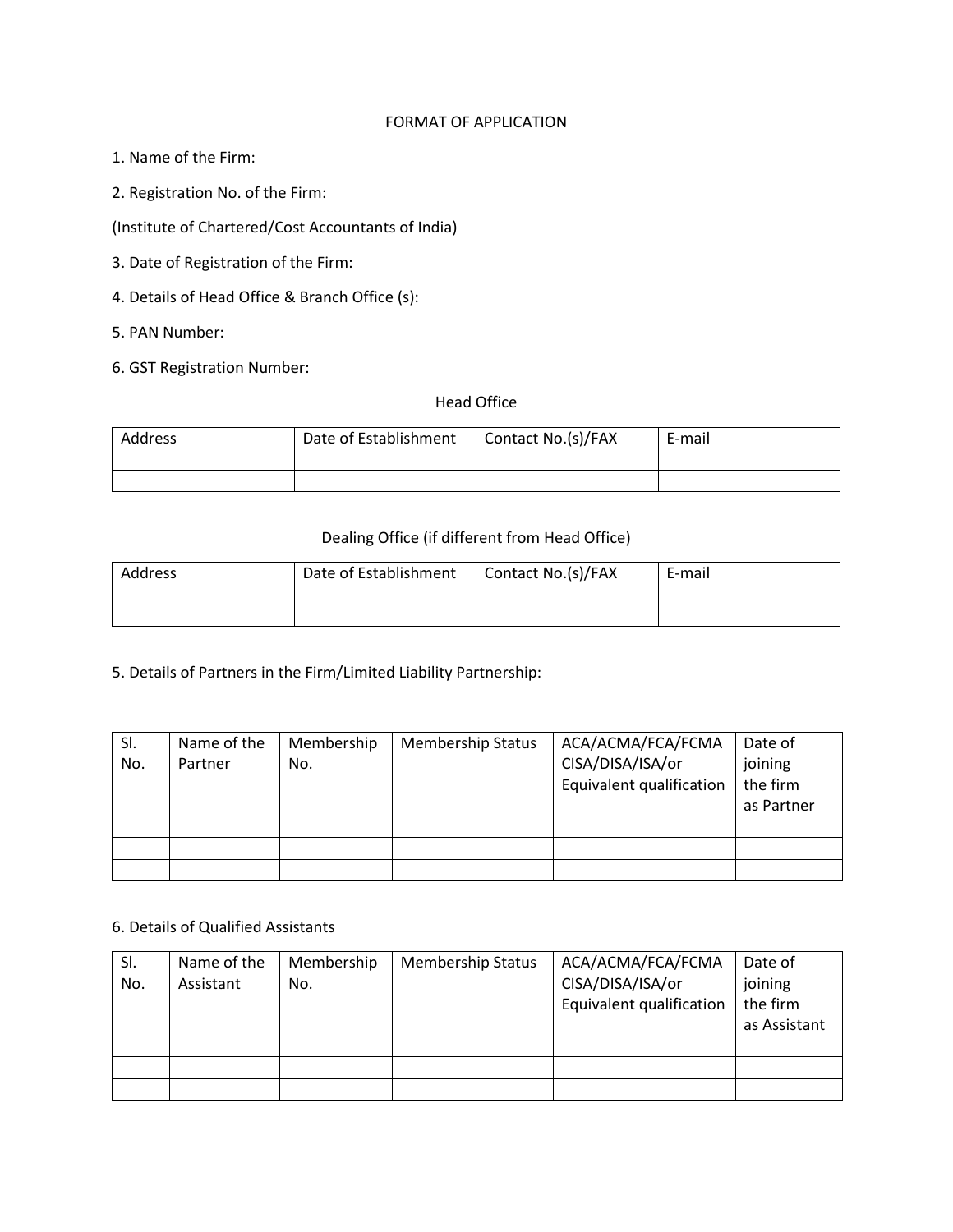7. Details of Semi-Qualified Assistants

| SI. | Name of the | Whether                            | Date of                                                  |
|-----|-------------|------------------------------------|----------------------------------------------------------|
| No. | Assistant   | Cost/Charter<br>ed<br>Intermediate | joining<br>the firm<br>as Semi<br>Qualified<br>Assistant |
|     |             |                                    |                                                          |
|     |             |                                    |                                                          |
|     |             |                                    |                                                          |
|     |             |                                    |                                                          |

8. Details of subject area experts like GST and FCRA, and other experts

| SI.<br>No. | Name of the<br>Expert | Qualification<br>of the expert | Date of<br>joining<br>the firm<br>as Expert |
|------------|-----------------------|--------------------------------|---------------------------------------------|
|            |                       |                                |                                             |
|            |                       |                                |                                             |
|            |                       |                                |                                             |

9. Details of Experience in Social Sector

| SI. | Name of the   Statutory |                       | Latest | Years of    | Brief scope of work |
|-----|-------------------------|-----------------------|--------|-------------|---------------------|
| No. | organization            | or Internal   Year of |        | Association |                     |
|     |                         |                       | work   |             |                     |
|     |                         |                       |        |             |                     |
|     |                         |                       |        |             |                     |
|     |                         |                       |        |             |                     |
|     |                         |                       |        |             |                     |

# 9. Details of Experience in other Assignments

| SI. | Name of the   Statutory              | Recent | Years of    | Brief scope of work |
|-----|--------------------------------------|--------|-------------|---------------------|
| No. | organization   or Internal   year of |        | association |                     |
|     |                                      | audit  |             |                     |
|     |                                      |        |             |                     |
|     |                                      |        |             |                     |
|     |                                      |        |             |                     |
|     |                                      |        |             |                     |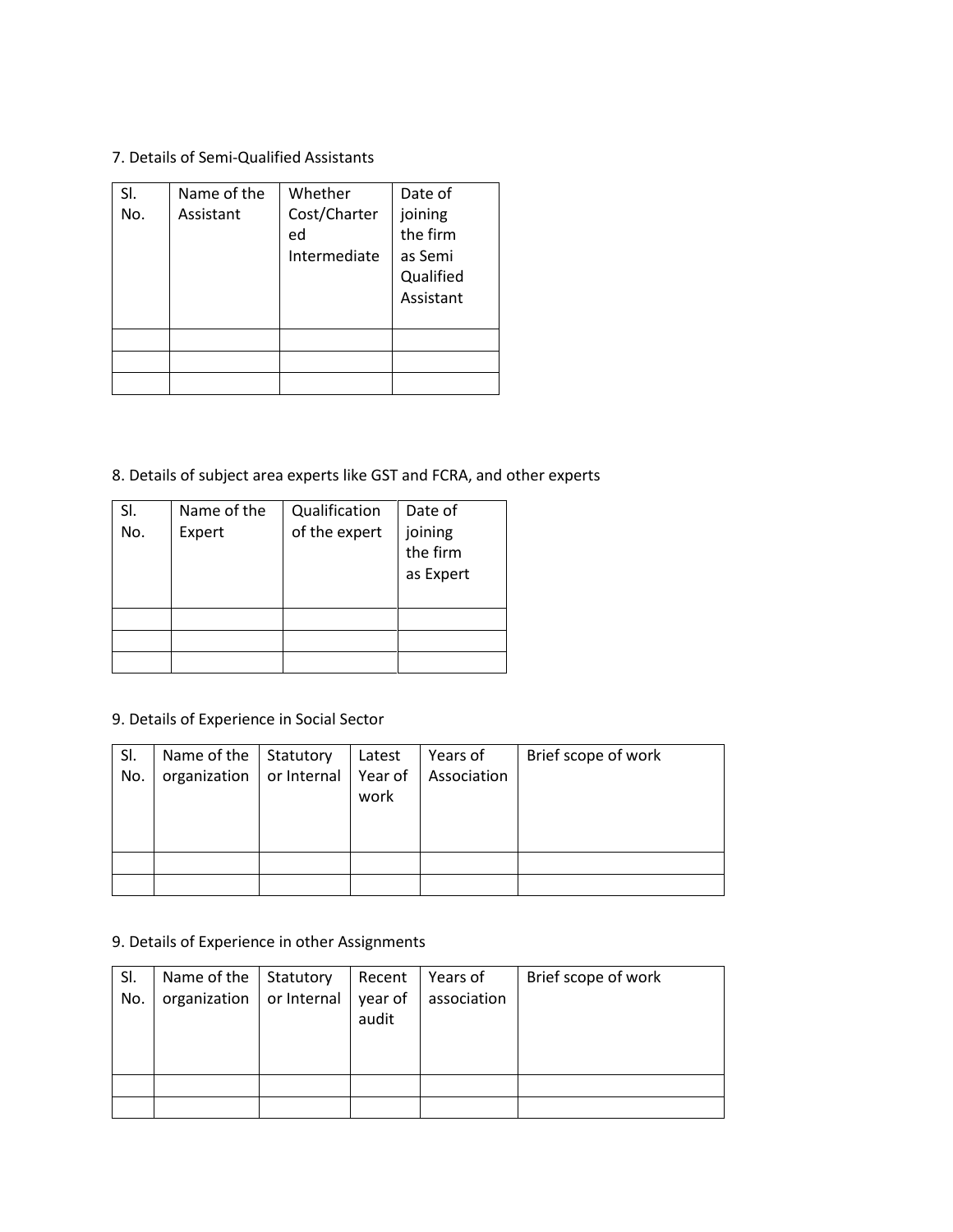10. It is confirmed that all requisite EOI documents have been submitted.

11. We confirm that we have not taken any deviation from the specified terms and conditions, of the EOI documents. A copy of complete EOI document duly signed and sealed on all pages as a token of acceptance of all terms and conditions is attached.

18. Our firm is not debarred/disqualified/black listed by any regulatory/statutory body or

Government entity or any International/National agency for corrupt or fraudulent practices.

Signature of Partner 1 Signature of Partner 2

Name & Seal of the Audit Firm. Name & Seal of the Audit Firm.

ANNEXURE- A

# TERMS OF REFERENCE OF INTERNAL AUDIT

1. Audit Team

The Auditors should deploy suitable teams for undertaking the audit. It should be ensured that the Audit Team is headed at all times by a Chartered/Cost Accountant (who may be a Partner) with CISA/DISA/ISA or equivalent qualification.

## 2. Audit Report

Audit Reports based on the audit observations of each half yearly audit are to be submitted within two weeks of completion of audit. However immediate Reports may be given regarding any serious irregularity like non-compliance of company rules, statutory requirements or omissions etc. which are observed during the course of audit.

It is to be noted that internal audit has to be completed prior to start of Statutory Audit hence, timelines are sacrosanct.

The Internal Audit Report is to be prepared in four parts as given below:-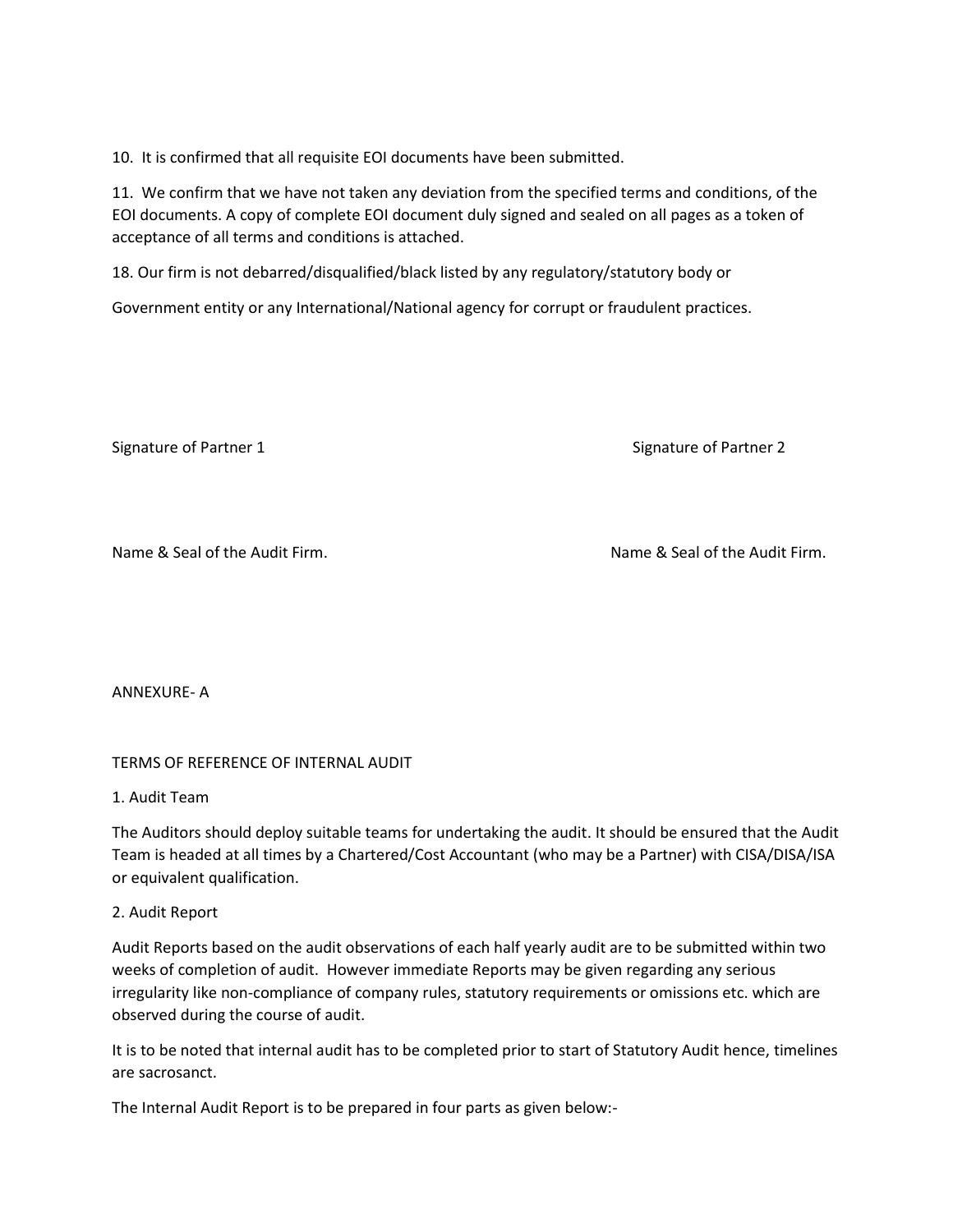- Part-I Management Summary and Suggestions
- Part-II Detailed Internal Audit Report (for Current Quarter)
- Part-III Action taken Report (Current / Previous)
- Part-IV Non-compliance with Previous Reports
	- 3. Criteria for Consideration of Audit Firms

The selection is based on the basis of Experience with other NGOs and Experience of Managing Partners. Marks shall be allocated as per the details below. Firms obtaining minimum 60 marks shall be considered for evaluation.

#### Table: Allocation of Marks

| Criteria                                        | Marks |
|-------------------------------------------------|-------|
| <b>Technical Expertise and Team</b>             |       |
| Qualification of Partners (6 marks for each     | 24    |
| qualified partner)                              |       |
| Qualification and number of Assistants (4 marks | 16    |
| for each qualified assistant)                   |       |
| Experts in GST/FCRA/Taxation (5 marks for each  | 10    |
| expert)                                         |       |
| <b>Relevant Experience</b>                      |       |
| Number of years of experience (2 marks for each | 25    |
| year)                                           |       |
| Experience with NGO audit (5 marks for each     | 25    |
| NGO)                                            |       |

#### 4. Payment of audit fees

Fee shall be paid half yearly after completion of audits

GST as applicable will be paid extra. TDS as applicable shall be deducted from the fee.

5. General Terms and Conditions

Audit Firms having minimum experience of 5 years out and at least three years' experience in NGO with FCRA funds shall be considered for empanelment.

This EOI is only for the purpose of shortlisting/empanelment of Firms and does not carry any assurance for appointment of Internal Audit assignments.

Only shortlisted firms will be intimated about their selection in due course.

Mobile Creches reserves its right to accept or reject any application/s without assigning any reasons. The decision of Mobile Creches for empanelment of the Firms will be final and binding upon the parties that have submitted their applications.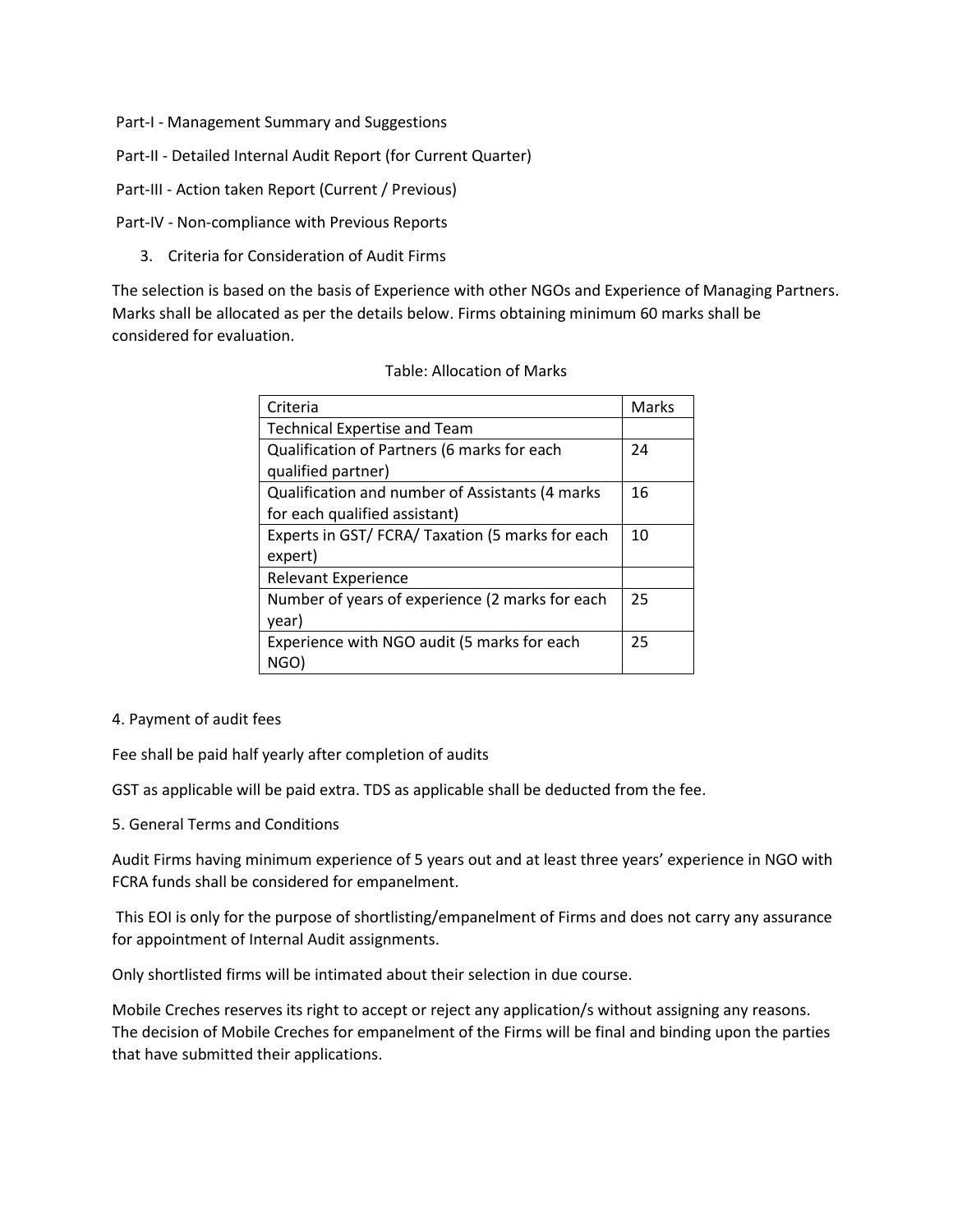The Internal Auditor will ensure that the information obtained in respect of working of Mobile Creches maintained in strict confidence and secrecy. A certificate towards maintaining confidentiality is to be provided by the Internal Audit at the time of acceptance of Audit assignment.

The appointment of the audit Firm will be for one year i.e. FY 2019-20, starting from April  $1<sup>st</sup>$ , 2019.

If progress/performance of the audit firm is not found satisfactory, Mobile Creches Management reserves the right to terminate the appointment of the Firm.

The Audit firm will be debarred from getting, in future, Internal Audit assignments in Mobile Creches in the following cases.

If the Firm obtains the appointment on the basis of false information/false statement at the time of submission of application/documents for the EOI.

The Audit Firm is found to have sub contracted the work.

If the Firm does not take up audit in terms of the appointment letter.

## ANNEXURE- B

## GENERAL INSTRUCTIONS TO AUDIT FIRMS AND DOCUMENT LIST

(A) Instruction to Audit Firms

- 1. Format of Application must be completely filled in. Incomplete applications will be rejected outrightly.
- 2. Please ensure that date of opening of Registered Office, Branch Office, entrance dates of all Partners into the firm, date of joining firm as qualified & semi-qualified assistants should be invariably indicated in the application.
- 3. All EOIs will be evaluated on the basis of the documents furnished along with applications only. No further documents will be called for during the scrutiny of the EOIs. Any additional document received, after last date & time of receiving the EOIs as stipulated in the Notice Inviting EOIs, will not be entertained.
- 4. Since, all the applications will be evaluated strictly on the basis of Selection Criteria, please avoid attaching unsolicited information/documents.
- 5. All submitted documents should be signed by a Partner with his name and under the seal of the firm.
- 6. Applications must be submitted under sealed cover superscribing the EOI Notice No. & date and the words "Application for Selection for Internal Auditors for 2019- 20" thereon. The name and address of the firm must also be indicated on the body of the envelope.
- 7. Application may be submitted in or by post/courier/ e mail to the office of Executive Director, Mobile Creches, DIZ Area, Raja Bazar, Sector IV, New Delhi- 110001/ or mail at: mail@mobilecreches.org. Mailed documents may be followed by hard copy of application and documents.
- 8. Mobile Creches does not take any responsibility for loss of application in transit.